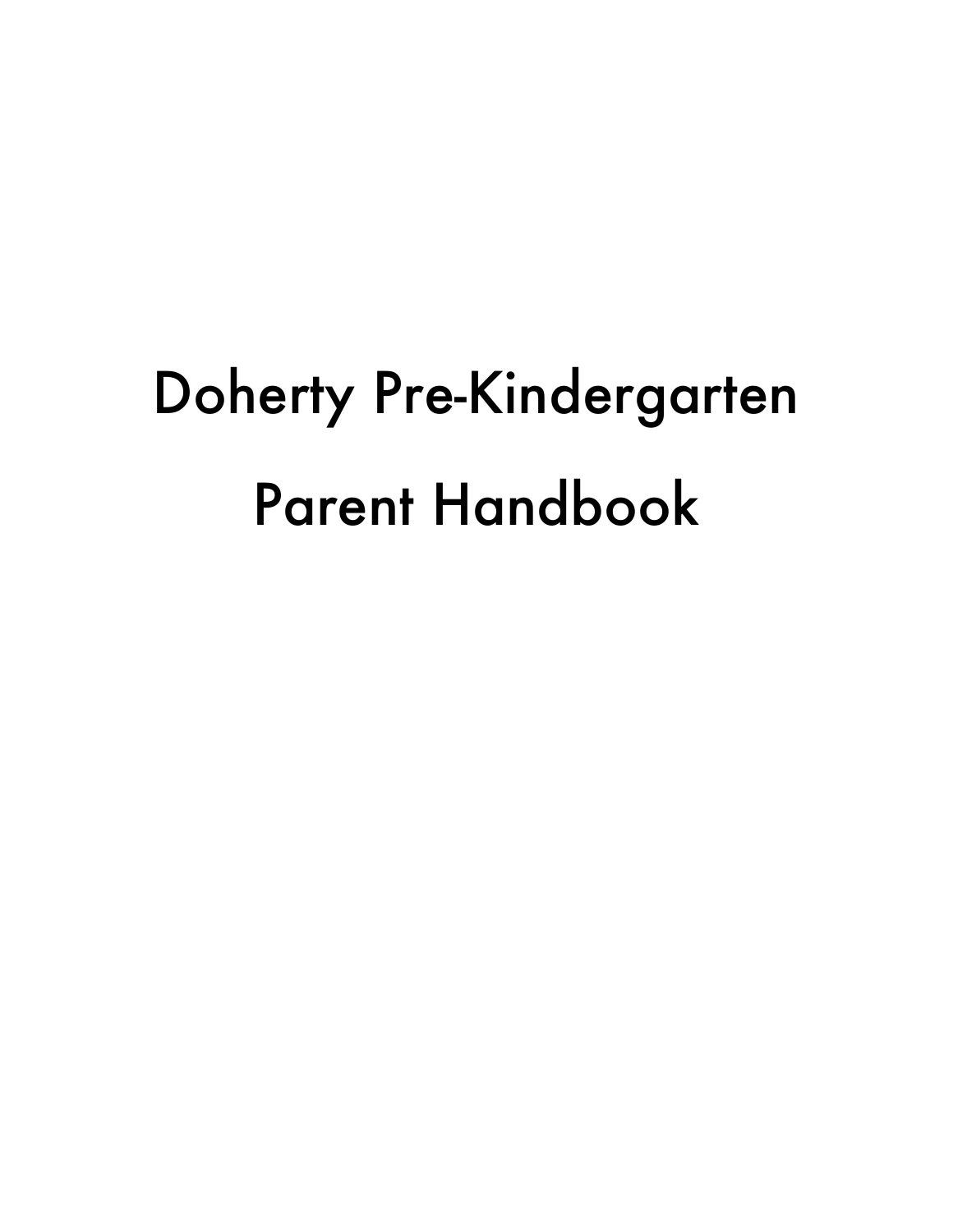#### **Welcome to the Seven Hills Pre-Kindergarten Program 2020-2021**

Welcome to TSHS Pre-Kindergarten Program. Our purpose is to provide the highest quality preschool education in a secure, nurturing and stimulating environment. We believe that you, the child's parents, are a most important link in the educational chain and that together we can make your child's experience an excellent and enjoyable one. A sincere welcome is extended to you.

#### **Our Philosophy**

The Seven Hills School Pre-Kindergarten philosophy sets the stage for learning today and tomorrow. We believe early childhood education is the foundation of an important journey and we are determined to make it an experience that will encourage a sense of accomplishment, confidence, and wonder that will last a lifetime.

## **The Seven Hills Early Childhood Approach**

The Early Childhood Learning Program at Seven Hills was designed using a framework of best practices derived from current research, along with years of experience exploring a variety of proven methods from a wide spectrum of early childhood philosophies.

We have created a unique child-centered program, which is continually evolving, and allows us to reach each child's learning style and potential. Each child's individual differences are recognized and respected, and the individually guided program is flexible enough to meet a range of readiness and abilities within a group. While the program is centered on academic subjects, the growth of the whole child — attitude, habits, values, and enthusiasms — is equally as important at this age as the academic knowledge and skills the child is developing.

Assessment is a natural, ongoing process that occurs in formal and informal settings through observation and interaction. Our teachers use their expert knowledge of early childhood developmental milestones while guiding and encouraging each child. Students are encouraged to explore, experience and express talents in a comfortable and family-like environment. The best each student can achieve is expected and nurtured. Both successes and struggles are viewed with a sense of proportion and opportunity. The success of the child is the faculty's greatest reward, and the teachers feel privileged to share in the journey.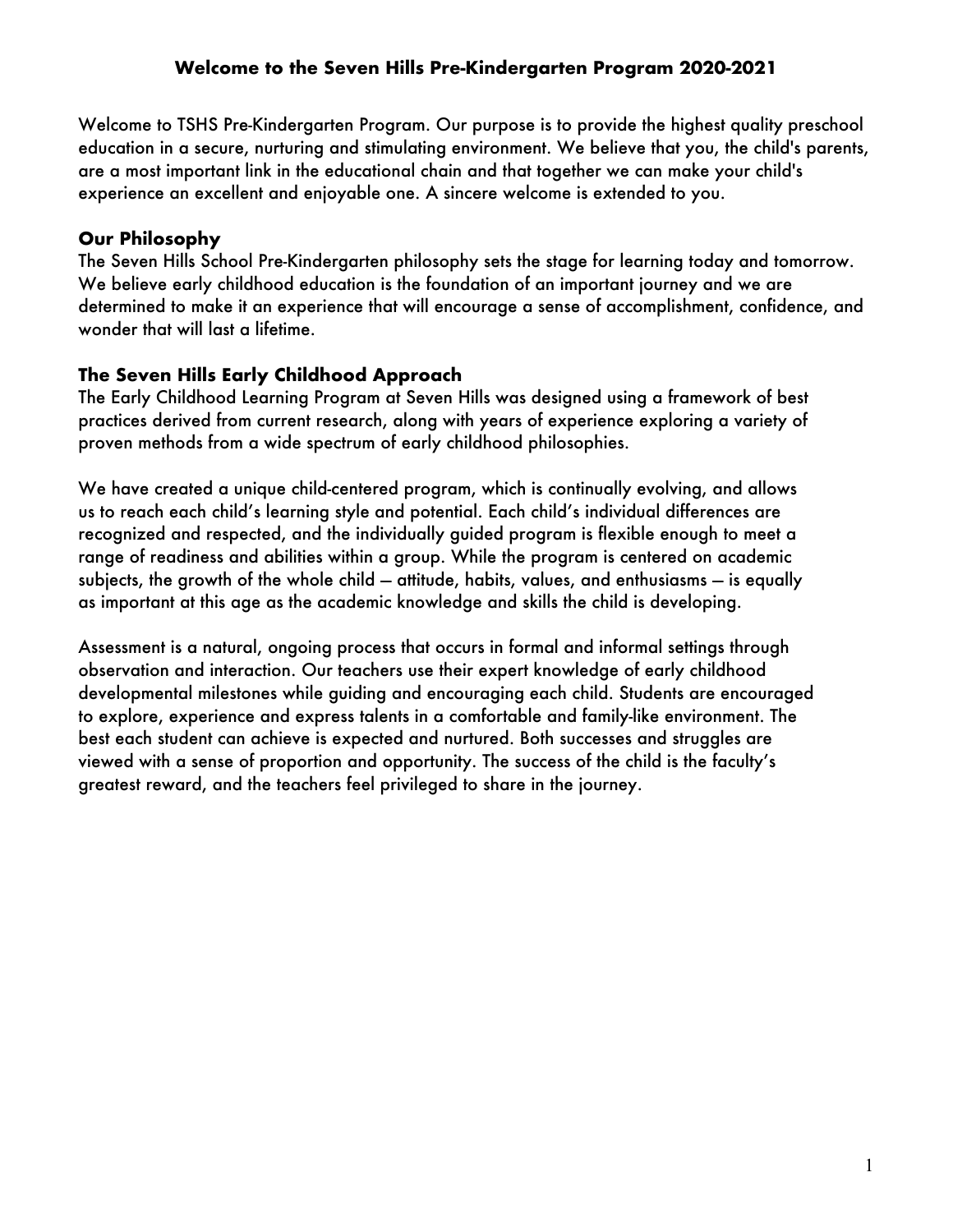# **The Seven Hills School Mission Statement**

Seven Hills engages hearts and minds, challenging students to develop their unique capacities and preparing each for a meaningful role in a rapidly changing world.

# **Seven Values of The Seven Hills School**

These are the values which we at Seven Hills strive to instill in our students:

- ✤ striving for excellence
- ✤ respect for others and appreciation of diversity
- ✤ kindness, caring and compassion
- ✤ honesty and integrity
- ✤ fairness and justice
- ✤ personal responsibility and accountability
- ✤ commitment to community

# **Nondiscriminatory Policy**

The Seven Hills School recruits and admits qualified students of any race, color, national or ethnic origin, religion, gender, disability, or sexual orientation to all rights, privileges, programs and activities of the school. The school will not discriminate on the basis of race, color, national or ethnic origin, religion, gender, disability, or sexual orientation in administration of its educational policies, scholarships, loans, tuition remission, fee waivers, educational programs, athletics, or extracurricular activities. The school is not intended to be an alternative to court or administrative agency ordered, or public school district initiated, desegregation. The school will not discriminate on the basis of race, color, national or ethnic origin, religion, age, gender, disability, or sexual orientation in the hiring of its certified or noncertified personnel. For more information, please call (513) 728-2400.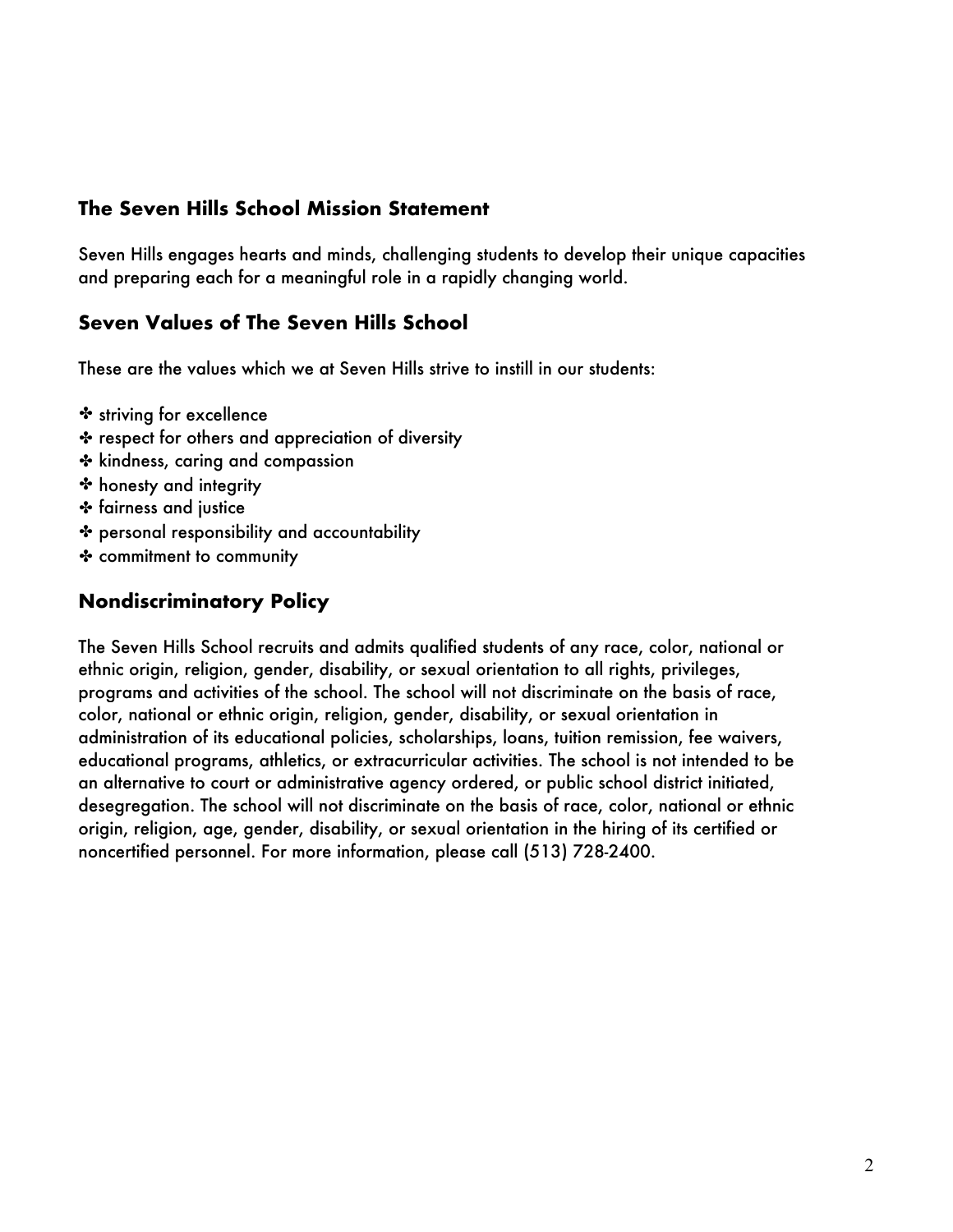## **Pre-Kindergarten Transportation and Field Trip Procedures**

Transportation to and from school is not provided for Pre-K children. With the permission of the principal, Pre-K children at the age of 5 may ride the Seven Hills shuttle between campuses in the morning before school, and in the afternoon after dismissal, at their parent's request. Field Trips are scheduled as in-house presentations.

#### **Pre-Kindergarten Attendance**

Attendance is recorded each day by the classroom teacher and the data is kept in the school office. Parents are asked to call the office before 9:00 am to report an absence. If a parent does not call to report an absence someone in the office will call to check on the child's whereabouts sometime before 11:30 am.

#### **Absences**

Please notify the office and they will notify the teachers if your child will not be attending school for any reason. All illnesses and communicable disease (such as lice, chicken pox, strep throat, scarlet fever, etc.) must be reported to school immediately. Parents will be notified of a communicable disease that occurs in your child's class. A standard form will be posted or sent home with each child notifying parents that their child has been exposed to a communicable disease and what symptoms to watch for. A communicable disease chart is posted in the school office and each of the prekindergarten classrooms. A child may return to the classroom when he/she is free of the disease. Any case of head lice must be checked by the school nurse or trained staff before re-admittance.

#### **Arrivals and Departure**

To ensure your child's safety and in order to have an organized dismissal we ask that you inform the teacher, in writing, if there is a change in your child's usual transportation arrangements.

Our School day begins at 8:30 a.m. Children should be brought to their classroom each morning. Pre-K dismissal is at 11:30 am, 1:00pm or 3:15pm. Students staying for Encore Club must be preregistered.

Morning Care is available beginning at 7:30 a.m. and is held in cafeteria. The morning teacher will escort children to their classrooms at 8:00 a.m. Students must be pre-registered.

Children staying after 11:30 a.m. for our afternoon program will be eat lunch in homeroom classrooms and enjoy an afternoon designed to provide a variety of active and quiet play.

#### **Toilet Training Requirement**

Pre-kindergarten students must be toilet-trained before the first day of school. Seven Hills will accommodate "accidents," however, when the teachers deem accidents too frequent, parents will be asked to keep their child at home until he/she is toilet-trained. If a child is not toilet-trained by the start of school, we are happy to work with you to establish a delayed start date.

\*This is not applicable to students entering the pre-kindergarten for two-year-old program. Children in PK-2 are not required to be toilet trained when the school year begins. Please make sure to keep a sufficient supply of pull-ups and wipes in your child's classroom as long as they are needed. Please keep the teacher informed of your child's toilet training progress so we can work together to help your child make this transition successfully.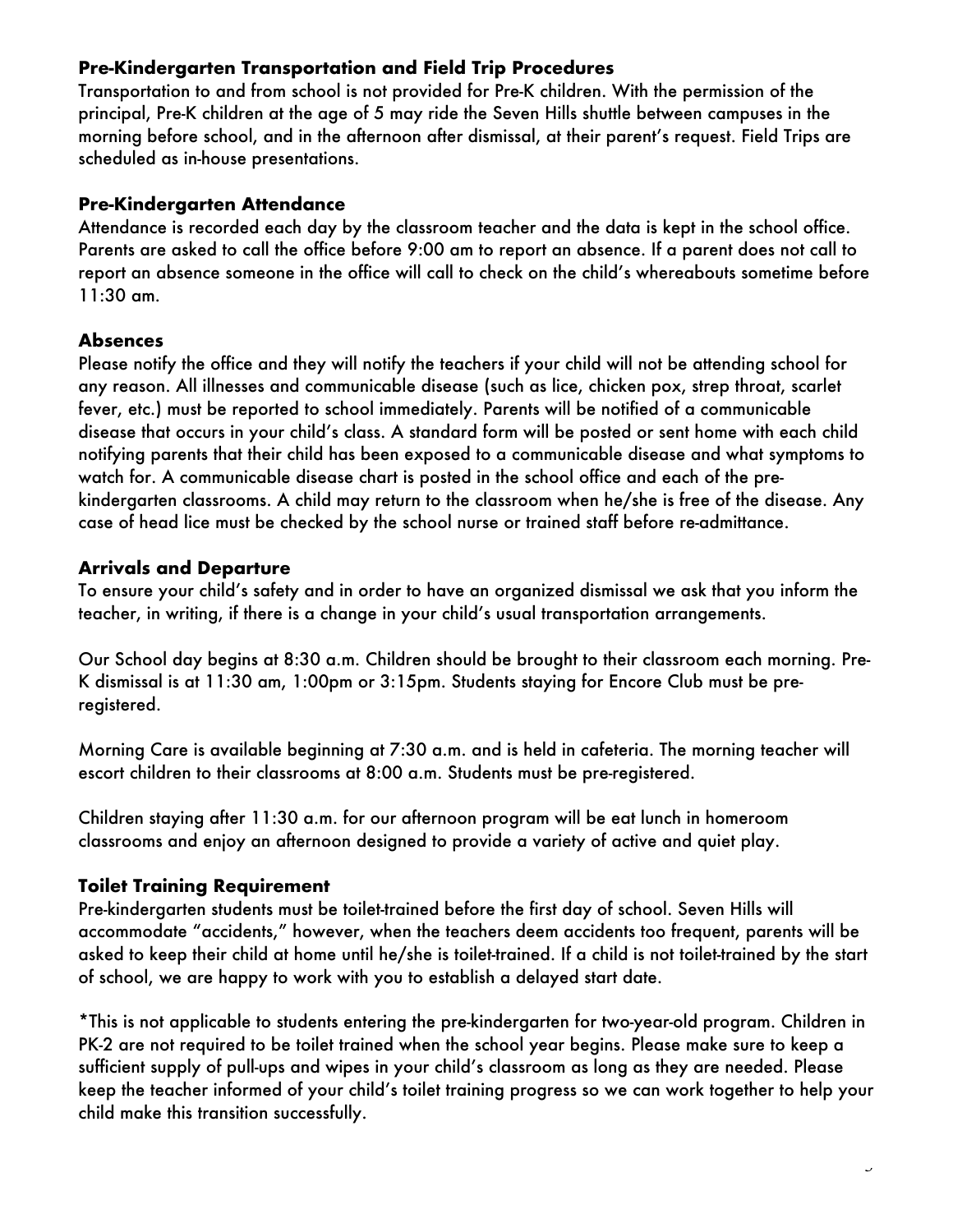#### **Lunch**

Children who stay until 1:00 or later will eat lunch at school. The cost of school lunch is included in tuition for Pre-K. Students may eat school lunch or pack a lunch from home. We ask that lunch containers from home are easily opened by the children themselves.

#### **Nap Procedures**

Children saying into the afternoons for a full-day program will participate in a rest/nap time. We recognize that each child has individual sleep and activity levels. After lunch, children will rest on cots in a quiet, nurturing setting with dimmed lights, stories and peaceful music. Each child is expected to rest or play quietly on his or her cot for a short period. Children who do not sleep during the short rest period will rise and join the afternoon teacher. Children who sleep and wake before the others will be offered quiet activities. Children who sleep during naptime will be gradually awakened after one and one-half hour of sleep.

\*Children in PK-2 may nap longer, depending on their needs.

## **Parent Conferences**

Scheduled conference days are twice within the school year (typically in November and February). A written progress report will be provided in November and another will be mailed home in June.

In addition, you or your child's teacher may request a conference at any time during the school year. We always encourage maintaining an open line of communication throughout the year.

#### **Parent Involvement**

We welcome families to become involved in their children's Pre-K experience. There are many ways to become involved; taking photographs, sharing your talents such as music, crafts, and gardening, just to name a few. The list is endless, and you can be creative in how you are involved.

## **Visitors**

Visitors are welcome in Pre-K any time after the first month of school. Parents wishing to share a special activity in the classroom may schedule an appropriate time with the teacher.

#### **Toys**

Please discourage your child from bringing toys from home. Toys tend to get lost or broken and are often a source of problems. We have so many activities and materials here that toys from home are not needed. Please encourage your child to share nature items, pictures, experiences, and books instead.

## **Sunscreen / Bug Spray**

If your child requires, please apply sunscreen and/or bug spray to your child before school. Please apply bug spray before entering the building.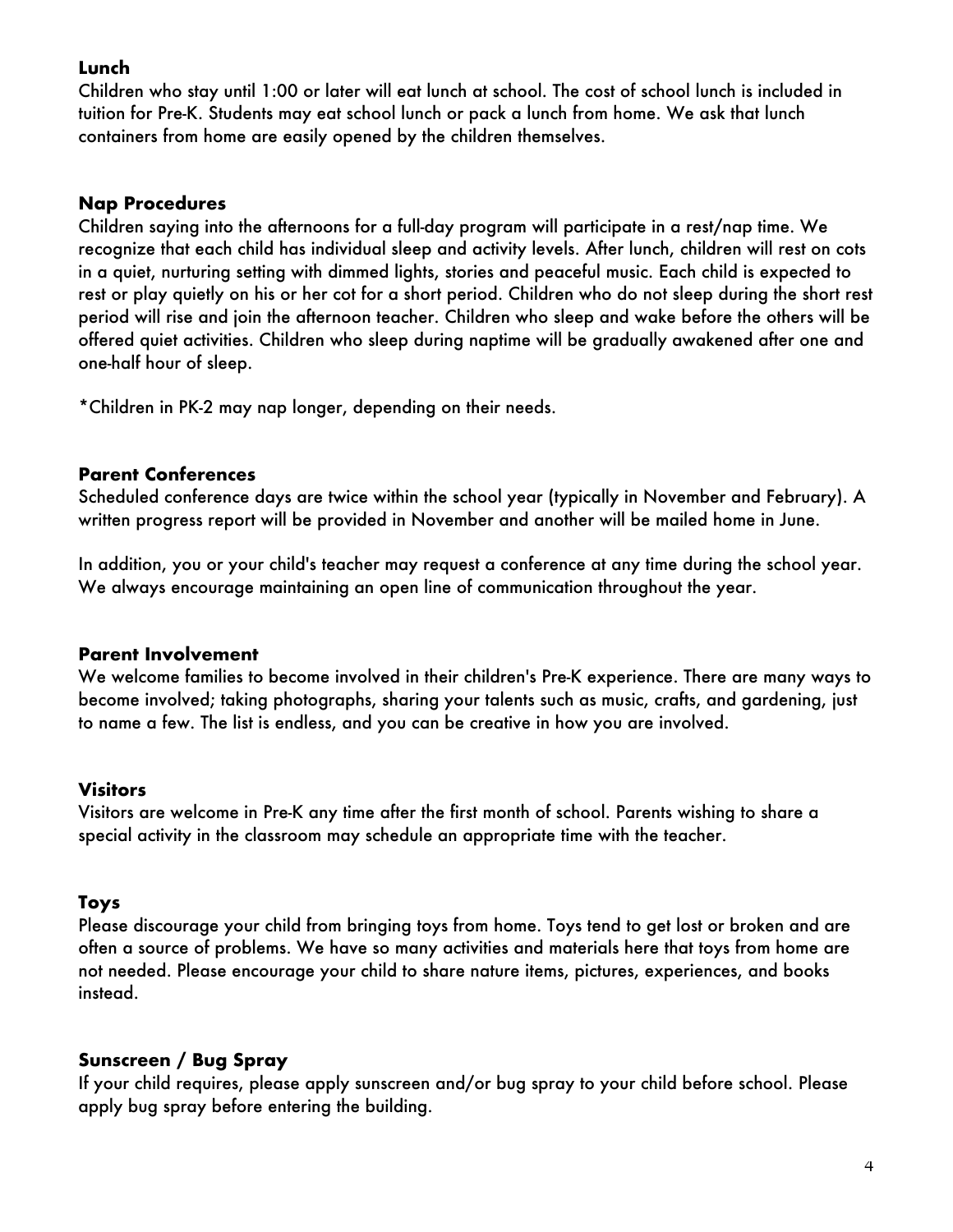## **Perfume & Cologne**

We do not allow children to wear perfume or cologne to school due to allergies and sensitivities.

#### **Food Safety**

We encourage all of our children to have a healthy breakfast at home each morning. We offer snack as part of our morning curriculum. Please refrain from sending breakfast or additional snacks to school. This allows our classrooms to be allergy safe and disruption free.

#### **Celebrations**

Each Pre-K classroom celebrates birthdays in a different way. We ask that you do not bring personal invitations *or* thank you notes to school to be distributed. Envelopes often get lost and can cause hurt feelings.

We celebrate holidays with parties organized by the room parents with help from parent volunteers. Watch classroom doors or communication from room parents for opportunities to volunteer.

We ask that party favors are not distributed at school.

#### **Pre-K Handwashing Procedures**

Children are encouraged to wash their hands throughout the day, especially before and after eating, after using the restroom, and when returning from the outdoors. We teach our students to wash their hands with these steps:

- 1. Turn on water
- 2. One soap pump
- 3. Rub hands together while you sing the ABC's
- 4. Rinse hands under water
- 5. Use one paper towel to dry hands
- 6. Turn off the water with the paper towel

## **Clothing**

Pre-K experiences require many hands-on activities. While these are very meaningful to the children they may also become very messy. We ask that you please have your children wear clothes to school in which they are able to explore, play and even get dirty!

Please make these clothes easy to get into and out of for toileting purposes. We encourage independence in the restroom and in dressing. We are always working towards independence as it gives the child a sense of accomplishment and confidence when they can dress themselves.

Be thoughtful in choice of shoe for your child. We encourage the children to be independent with their shoes. Keep in mind styles of shoes that your children can manage themselves.

We ask parents to provide an extra set of clothes (at least one full set) that are seasonally appropriate in case any changes need to be made during the school day. All the children's clothing should be marked with their name in permanent marker.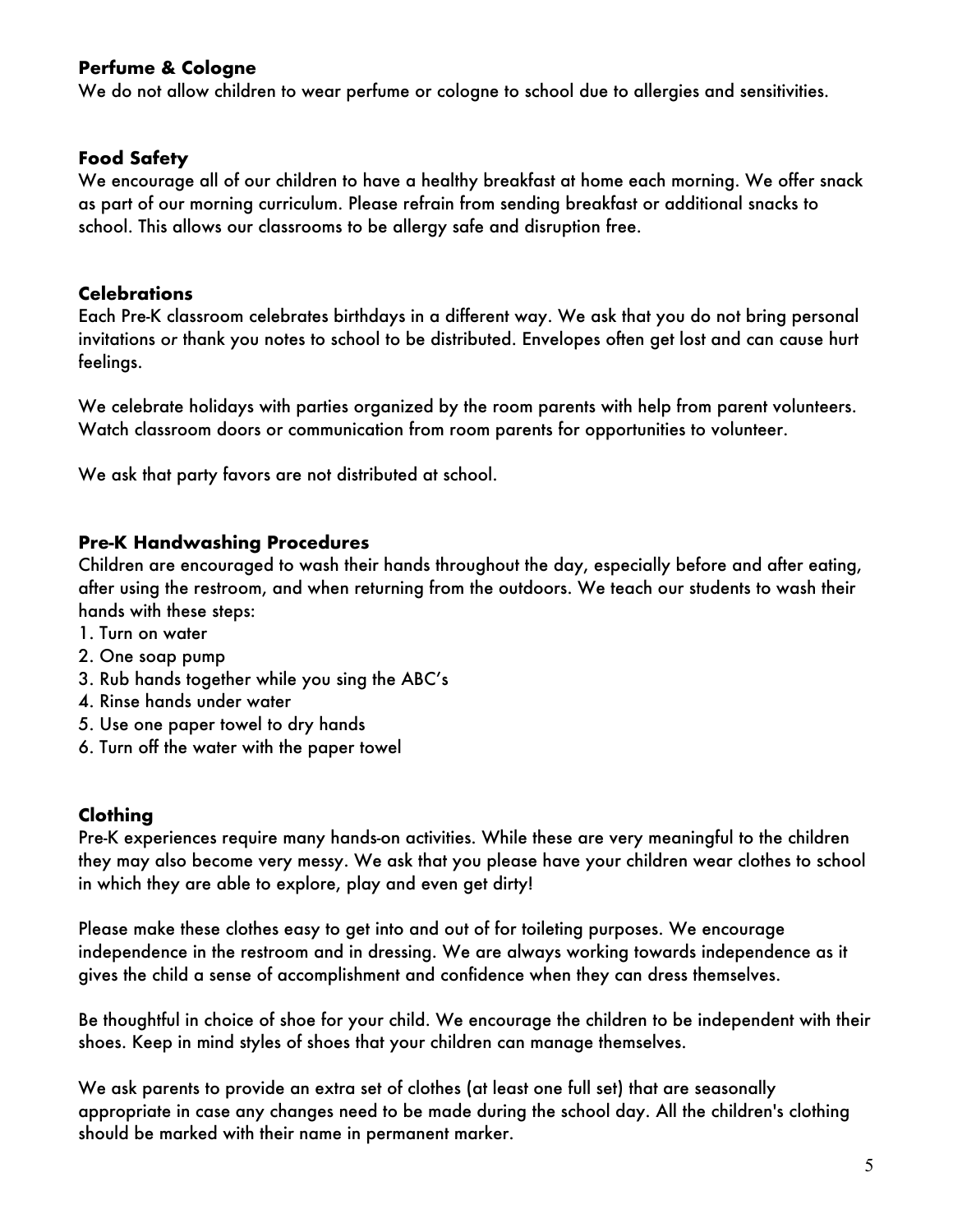*Weather & Outdoors:* We travel around campus on a daily basis and use the playground frequently so please make sure your child is dressed for the weather. Students are strongly encouraged to keep a raincoat and rainboots at school (students staying until 3:15 are required). Winter clothing should include boots, snow-pants, mittens and hats. During the winter months you are welcome to keep snow boots, and snow pants at school if you wish.

#### **Pre-Kindergarten Discipline Policy**

Doherty uses Positive Discipline methods school-wide. Our goal for discipline is to empower each child to make wise choices and develop socially acceptable behavior. It is an interactive process between teacher, child and parent. We allow children choices while setting realistic limits for their safety and growth. Limits and controls vary for individual children as well as for a group, but the underlying principle is that there should be reasonable, well established rules that children can understand and that provide the security of knowing that adults are there to be supportive and helpful.

Children are expected to behave in an acceptable manner, and are encouraged to be kind and respectful at all times. Throughout the day, teachers give verbal acknowledgement of appropriate behavior and use other means of positive reinforcement as a way to encourage children's positive conduct.

Teachers recognize children are just beginning to work toward the goal of self- discipline, and mistakes are sometimes made. No child will be disciplined for failure to eat, sleep or for toileting accidents. Teachers handle children's discipline as a learning process and proceed to teach conflict resolution skills with patience, fairness and understanding. The teacher's role is to be supportive and to intervene when necessary. Prevention and redirection, as well as positive reinforcement, are used to change undesirable behaviors. Children are encouraged to be involved in the problem- solving process to build the inner-monitoring systems of self-control. We encourage children to solve problems on their own in a positive way. When a child needs assistance in solving conflicts, teachers act as facilitators, modeling and encouraging positive means of communication and understanding. Children are helped to express their frustration or anger by developing a language to express their feelings. If inappropriate behaviors continue to occur, a child may be separated from the situation, so the teacher can talk to the child to help him/her resolve the conflict in a positive way.

If a child is having reoccurring behavioral issues, teachers will work closely with the child, his parents as well as the school counselor and principal to resolve these issues in a positive, nurturing way.

The Seven Hills School strictly adheres to the discipline guidelines set forth by the Ohio Childcare Licensing Code. That Code requires us to publish all the restrictions regarding discipline. The Ohio Department of Education Pre K Discipline code restricts the following:

1. There shall be no cruel, harsh, CORPORAL PUNISHMENT OR ANY unusual punishments such as, but not limited to, punching, shaking, SPANKING or biting.

2. No discipline technique shall be delegated to any other child.

3. No physical restraints shall be used to confine a child.

4. No child shall be placed in a locked room or confined in an enclosed area such as a closet, a box, or similar cubicle.

5. No child shall be humiliated or subjected to profane language, threats, and derogatory remarks about himself or his family, or other verbal abuse.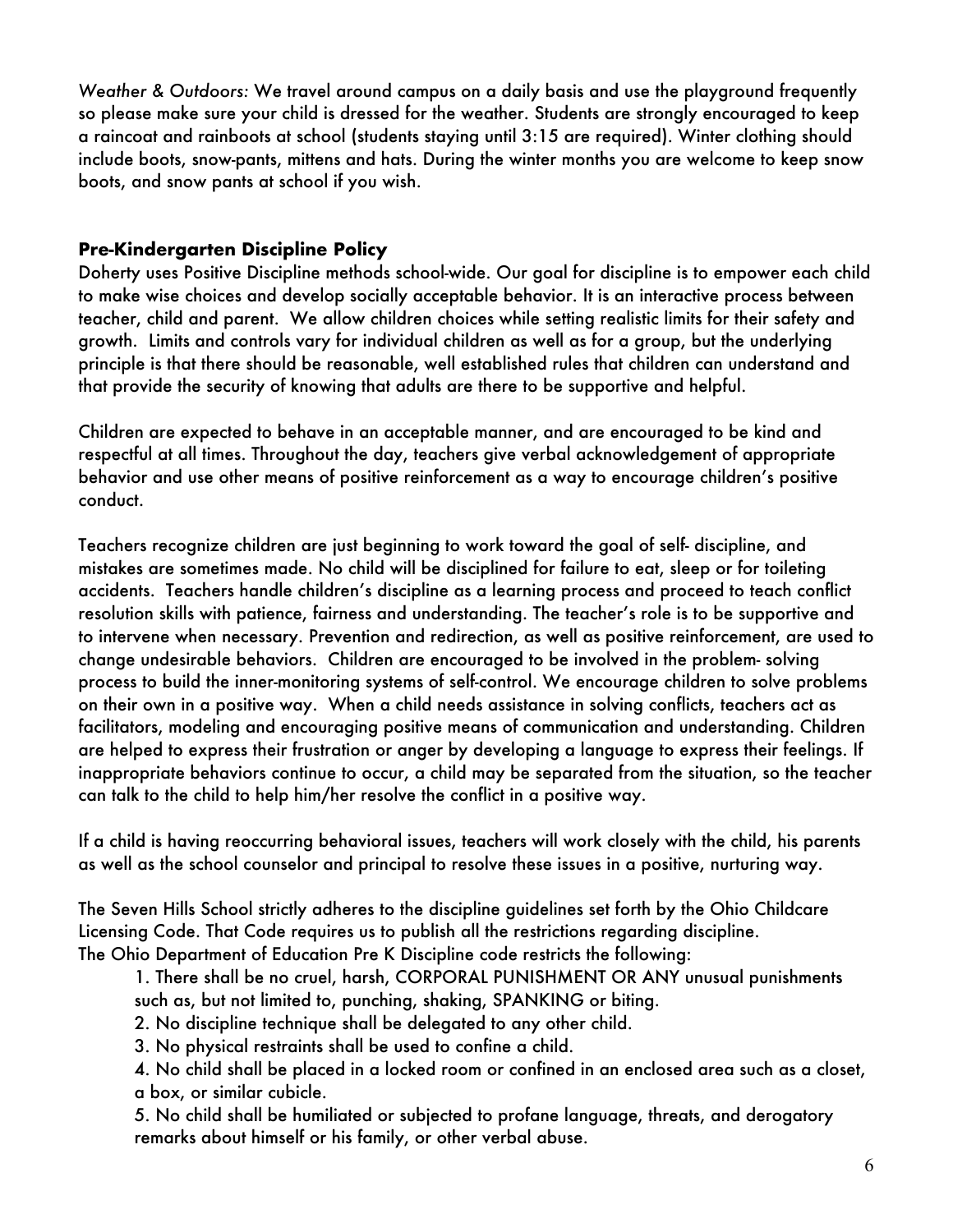6. Discipline shall not be imposed on a child for failure to eat, failure to sleep, or for toileting accidents.

7. Techniques of discipline shall not humiliate shame or frighten a child.

8. Discipline shall not include withholding food, rest, or toilet use.

9. Separation, when used as discipline, shall be brief in duration and appropriate to the child's age or circumstances, and the child shall be within sight and hearing of a childcare staff member in a safe, lighted well-ventilated space.

10. The Center shall not abuse or neglect children and shall protect children from abuse and neglect while in the Center's care.

# **Biting Policy**

While we constantly strive to promote positive social interactions in pre-kindergarten, we expect that biting may still occur in a two-year-old class for a variety of reasons. We recognize how upsetting this is for children who are bitten and for their families, and we will make every effort to help end this behavior as soon as it appears.

When faced with a biting incident, the teachers will take the following steps:

1. Provide immediate care and attention to the child who was bitten. If the skin is broken, we will ask the school nurse to examine the child, and we will call his/her parents.

2. Redirect the child who bit to more positive behaviors and clearly explain that biting is not an acceptable choice.

3. Notify both children's parents or caregivers.

Please note that we will keep the name of the child who bit confidential when communicating with other families. If biting becomes a recurring issue, we will meet with the child's parents to try and determine reasons for the biting and to develop strategies we can implement at home and at school to eradicate the behavior.

Our goal is to make sure all students feel safe and welcome at school, and we appreciate your support in helping us achieve this goal.

# **HEALTH POLICY**

## **Physicals**

Each student must have a medical recordon file in the nurse's office by the first day of school. All new students must have their immunization record on file within two weeks after the start of school and their medical record completed by a physician within 30 days of the first day of school. If the student is new to Hamilton County from outside the continental U.S., documentation of tuberculosis (TB) skin test is required within 90 days of the first day of school. A physician for students in Pre-K must annually update this medical record. Every student must have a current list of immunizations, meeting state requirements, on file in the nurse's office.

## **Emergency Medical Authorization**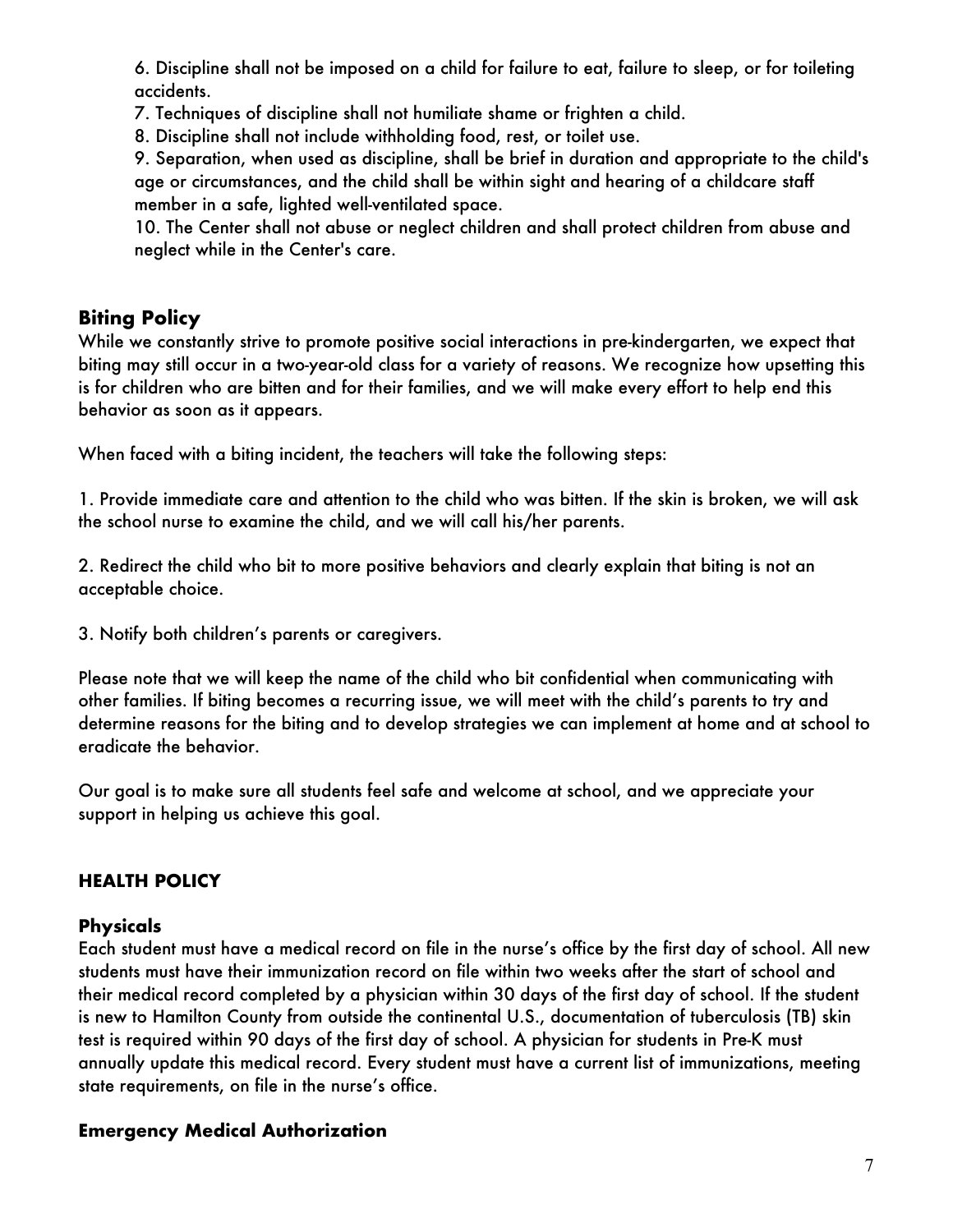The Emergency Medical Authorization must be signed by a parent and on file in the nurse's office by the first day of school. It does not require a physician's signature. This form gives the school staff the parent(s) work number(s) as well as emergency contacts in the event of an injury or illness. If the student is receiving routine medications it is important that they be noted on this form. In the event of an emergency it will accompany the student to the hospital for treatment. In emergency situations, if the parents cannot be reached, the school nurse or other school personnel will call the student's physician and/or have the student transported to an emergency room if necessary.

## **Health Regulations & Illness Absences**

In the interest of other students and staff, parents should keep students home if they have any of the following: fever, vomiting, diarrhea, a rash of undetermined origin, or symptoms of a cold such as frequent coughing or nasal drainage that the student is unable to take care of him/herself. *A student should be free from fever, vomiting and/or diarrhea, without the assistance of medication, for 24 hours before returning to school.* Children must remain home for at least 24 hours after medication begins for strep throat, scarlet fever, conjunctivitis or other communicable diseases. If a child becomes ill during school hours a parent will be contacted. It is the parent's responsibility to have current telephone numbers on file in the child's classroom in the event of illness or emergency. A child who becomes ill during school with any of the above mentioned symptoms will be kept comfortable on a cot in the nurse's office under supervision of the school nurse or office staff. They will be observed carefully for worsening conditions until the parent arrives.

Please notify the office and they will notify the teachers if your child will not be attending school for any reason. All illnesses and communicable disease (such as chicken pox, strep throat, scarlet fever, etc.) must be reported to school immediately. Parents will be notified of a communicable disease that occurs in your child's class. A standard form will be posted or sent home with your child notifying you that your child has been exposed to a communicable disease and what symptoms to watch for. A communicable disease chart is posted in the school office. A child may return to the classroom when he/she is free of the disease. Any case of head lice must be checked by the school nurse or trained staff before re-admittance.

If any restriction of activity is necessary upon returning to school after an illness, please send a note to the classroom teacher with the specific details.

## **Allergies**

In the interest of the student's safety and health, the school expects parents to inform the school nurse of any allergies, especially those that may have life-threatening reactions. Consultation with the parents and possibly the physician may be necessary to ensure that a plan is in place to properly care for the student in the event of a reaction. The parent is responsible for keeping the nurse informed of any reactions or changes in the student's medications or plan of care for a reaction.

## **Guidelines For Administering Medications In School**

A school nurse or principal or his/her designee may administer medication during school hours to pupils in his/her school according to the following guidelines. *Medications may not be kept and taken by individual students except as outlined below in #7.* 

- 1 The medication must be prescribed by a licensed prescriber.
- a. A written order for the prescribed medication, dosage, duration of dosage, and a statement explaining the administration of the dosage and the possible side effects, signed by the licensed prescriber, must be on file in the nurse's office before the medication can be given. A new form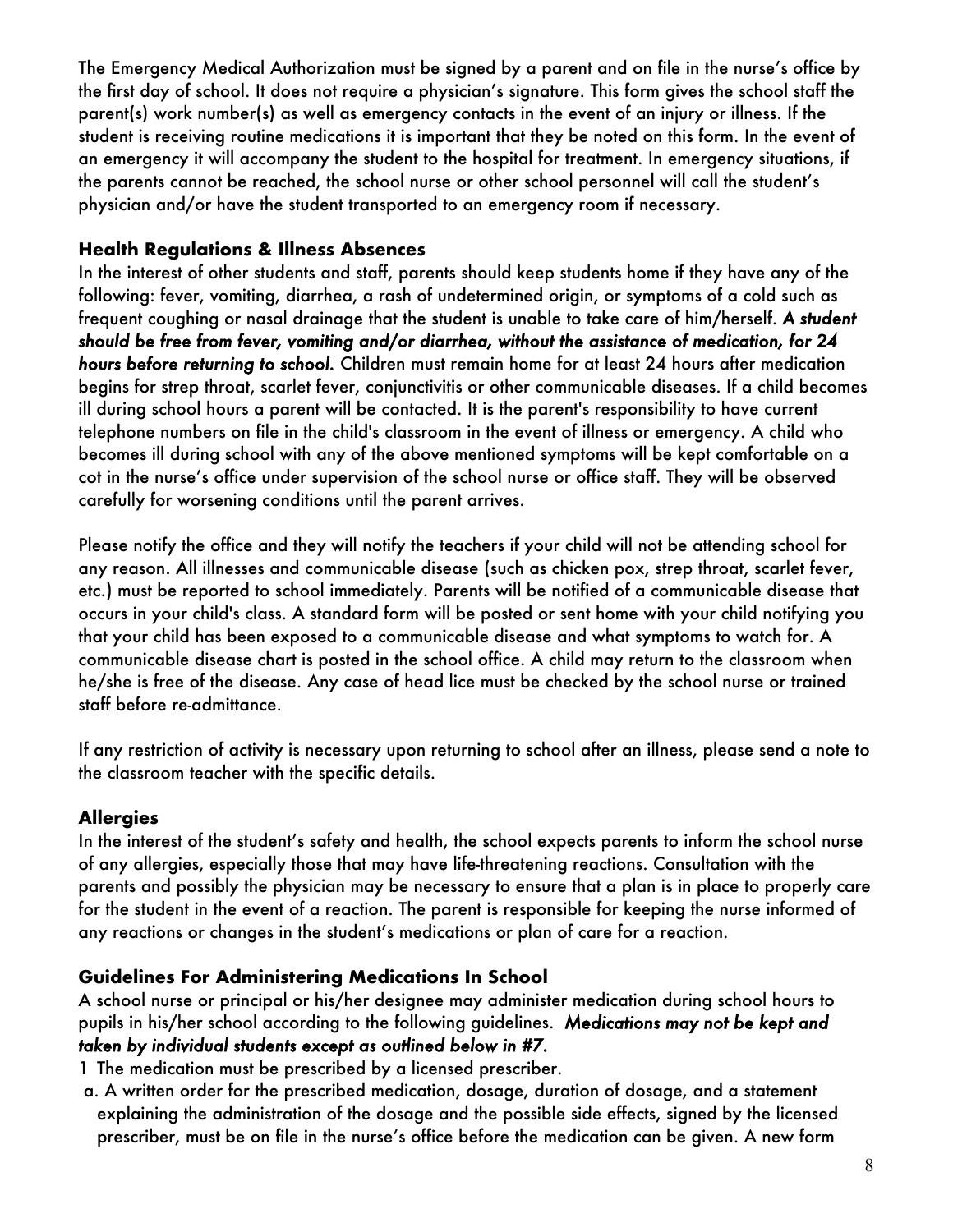must be completed if a medication dosage is adjusted. In an emergency, orders may be faxed from the licensed prescriber.

- b. A staff person may administer pills, capsules or liquid medication or may assist a child with his/her inhaler. The staff *MAY NOT* administer any medications requiring injections or the use of syringes or similar instruments with the exception of an Epipen in the treatment of an allergic reaction. Care guidelines for diabetic students will be determined on an individual basis.
- 2. *Over-the counter drugs may be given provided they are prescribed in* writing by a licensed prescriber and all above qualifications have been met.

 A statement signed by the parent or guardian giving permission to the school nurse/principal or designee to administer prescribed medication must be on file in the *nurse's office* before medicine is given. Medication *will not* be given without this statement and the licensed prescriber's order on file.

- 3 The parent's statement must also include a clause providing that the undersigned agree not to file or make any claim against anyone for negligence in connection with the administration or nonadministration of any medicine and further agree to save such individuals and hold them harmless from any liability incurred as a result of the administration or non-administration of any medicine. Forms for this information are available in the nurse's office.
- 4 In all cases, the parent must assume responsibility for the safe delivery of the medication to the school. All prescribed medication must be in the original containers clearly marked by the pharmacist with the student's name, the dosage directions, physician's name, and the prescription number. The pharmacy will provide a second container for use at school if asked.
- 5 The school's nurse/principal or designee must keep medications in a locked place.
- 6 Upon receipt, the school's nurse reviews each order and medication, and then assumes responsibility for the administration and monitoring of all medications given during school hours. The nurse provides other school personnel with specific instructions pertinent to the medication. *She is not responsible for any medications taken or given on overnight field trips. All medications required during Extended Day or Holiday Care must be supplied by the parent(s).*
- 7 In order for a student to carry and use his inhaler, insulin or Epipen on his own, he/she must have a statement from the licensed prescriber and parent indicating that assistance is not required.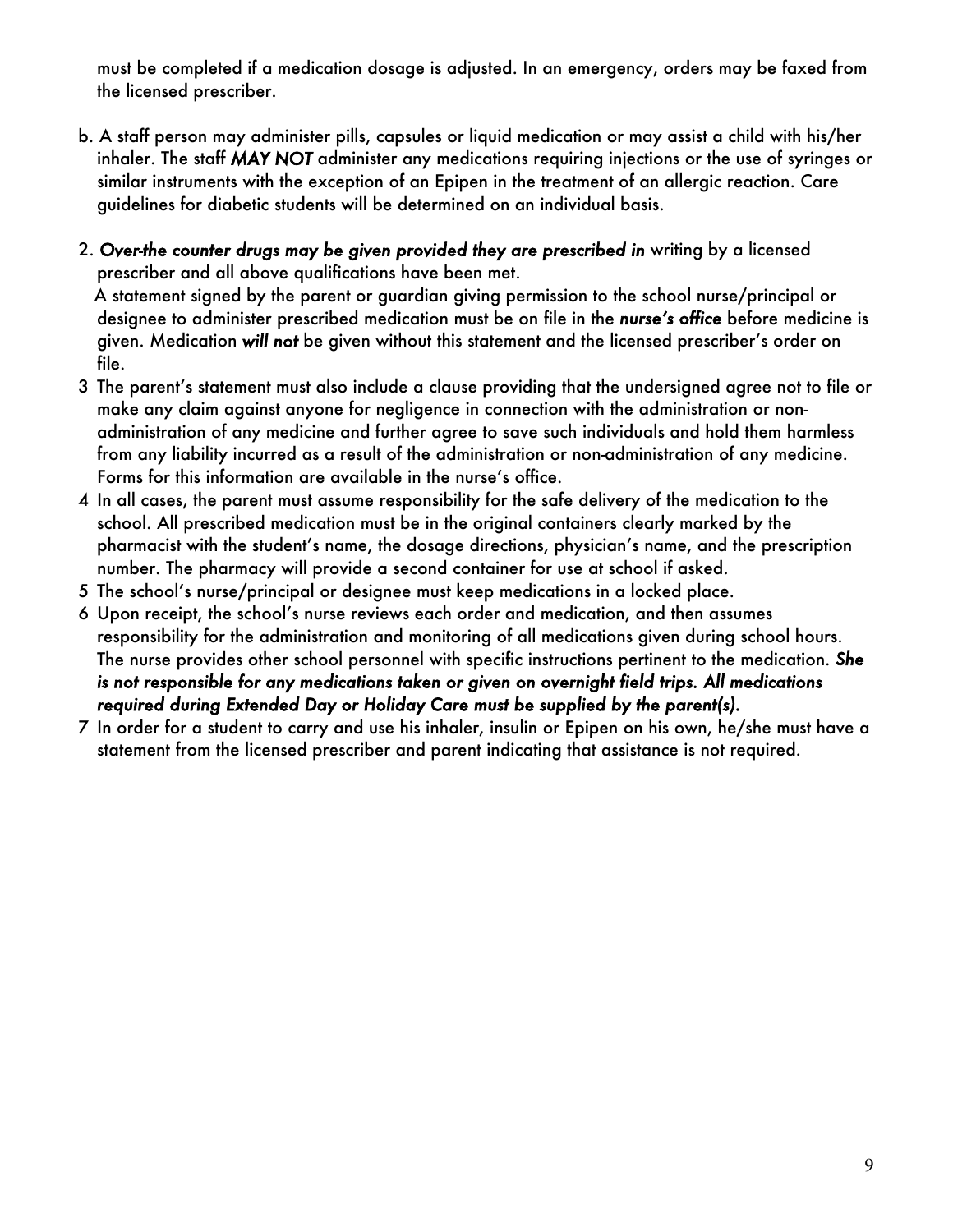## **EMERGENCY, SAFETY, AND SECURITY PROCEDURES**

#### **Fire and Tornado Drills**

Monthly *fire drills* will be held during each school year. There will be directions posted in each area prior to school opening.

*Tornado drills* will also be held during the spring of each school year. Teachers shall escort their classes to the area specified for each building. During a tornado warning period, parents may pick up their children if they choose. However, no teacher may leave a group to help locate a specific child. Someone the parent has designated on the student's emergency form must sign out any student picked up early by that person.

## **Crisis Plan**

TSHS has emergency procedures in place, reviews the plans yearly with the faculty, and provides the appropriate information and training. For reasons of security, the plan is not published.

## **Student/Parent Responsibilities**

- 1 The student should at all times show *respect for the property* of others.
- 2 *Toys* (including electronic games, tape player radios, or any other battery operated toys, trading cards, etc.) should not be brought to school.
- 3 *Violent toys* such as knives and guns are not permitted in the school.
- 4 *Skateboards* and *scooters* are not permitted at school.
- 5 *Threats* are taken seriously at Seven Hills. At the lower school level they are hurtful and often frightening. The school will consider them as such and act accordingly. At the Middle and Upper School level, when we determine that a serious threat has been made and can identify who made it, we will remove the student and the student's possessions from the class and will notify his or her parents. Based on the School's assessment, the student may be required to have an evaluation by educational, medical, and/or law enforcement professionals. Suspension or expulsion may result.
- 6 Please do not allow your child to bring large sums of *money* or items of great value.
- 7 Students and parents are not permitted to *sell* items for outside organizations to other students, (i.e. Girl Scout cookies, candy bars, raffle tickets, etc.).
- 8 *Dogs* are not permitted on campus.

# **Licensing**

Our Pre-K is licensed by The Ohio Department of Education, Early Childhood Division. A copy of the Rules for Preschool Programs is available in the office. Should any person suspect a violation of the Administrative code by the school, please phone the Ohio Department of Education at 614-466-0224.

## **Management of Communicable Diseases**

The Seven Hills School follows the guidelines for the management of communicable diseases established by the Ohio Department of Education.

A person trained to recognize the common signs of communicable disease or other illness shall observe each child daily as he enters a group.

The following precautions shall be taken for children suspected of having a communicable disease: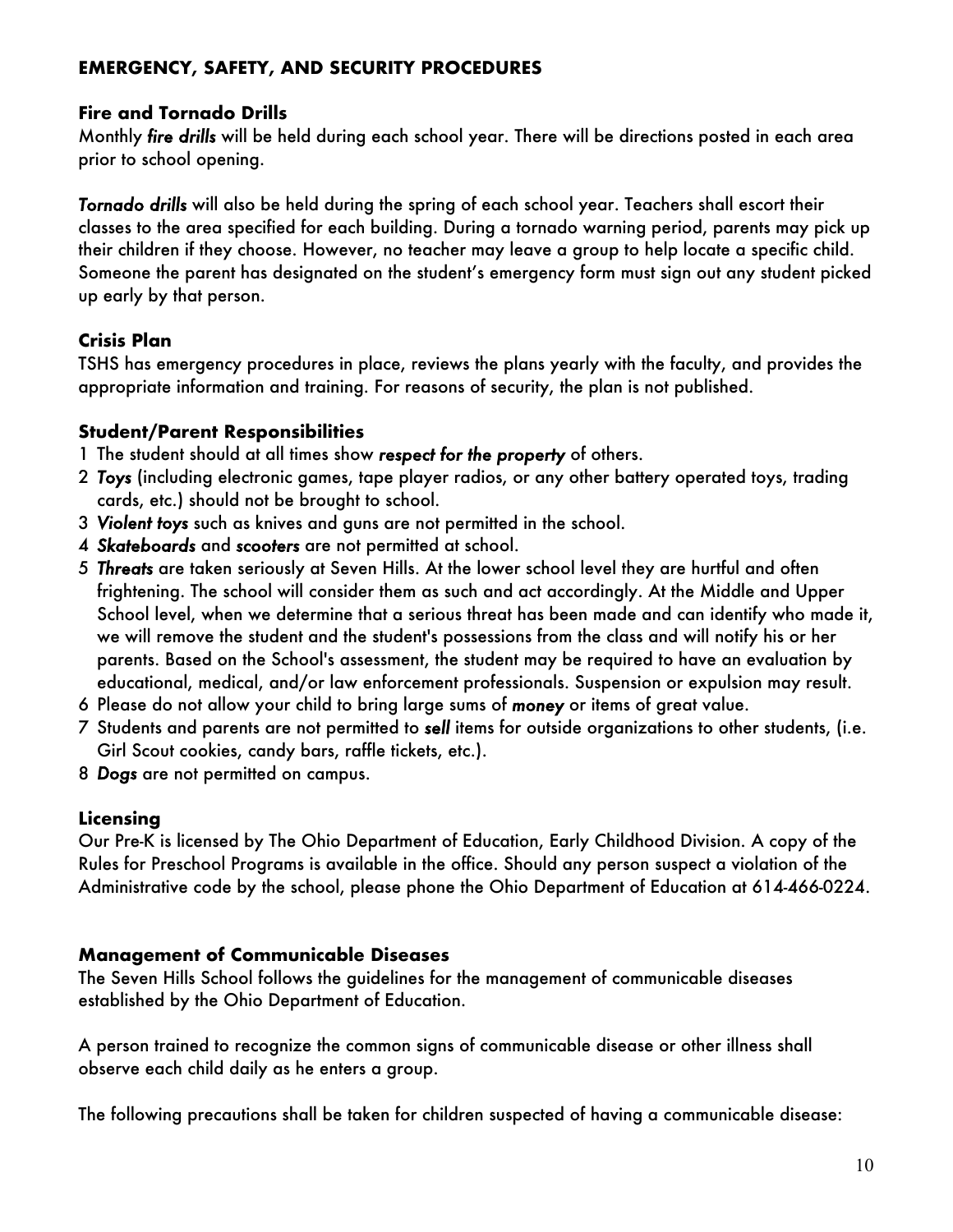The program shall immediately notify the parent or guardian of the child's condition when a child has been observed with signs or symptoms of illness. A child with any of the following signs or symptoms of illness shall be immediately isolated and discharged to his parent or guardian:

- Diarrhea (more than one abnormally loose stool within a twenty-four-hour period);
- Severe coughing, causing the child to become red or blue in the face or to make a whooping sound;
- Difficult or rapid breathing;
- Yellowish skin or eyes;
- Conjunctivitis;
- Temperature of one hundred degrees Fahrenheit taken by the auxiliary method when in combination with other signs of illness;
- Untreated infected skin patch(es);
- Unusually dark urine and/or grey or white stool; or
- Stiff neck; or
- Evidence of lice, scabies, or other parasitic infestation.

A child with any of the following signs or symptoms of illness shall be immediately isolated from other children. Decisions regarding whether the child should be discharged immediately or at some other time during the day shall be determined by the director and the parent or guardian. The child, while isolated at the program, shall be carefully watched for the symptoms listed above as well as:

- Unusual spots or rashes;
- Sore throat or difficulty in swallowing;
- Elevated temperature; or
- Vomiting.

Programs shall follow the Ohio department of health "child day care communicable disease chart" (www.odjfs.state.oh.us/forms) for appropriate management of suspected illnesses.

A child isolated due to suspected communicable disease shall be:

- Cared for in a room or portion of a room not being used in the preschool program;
- Within sight and hearing of an adult at all times. No child shall ever be left alone or unsupervised;
- Made comfortable and provided with a cot. All linens and blankets used by the ill child shall be laundered before being used by another child. After use, the cots shall be disinfected with an appropriate germicidal agent, or, if soiled with blood, feces, vomit, or other body fluids, the cots shall be cleaned with soap and water and then disinfected with an appropriate germicidal agent;
- Observed carefully for worsening condition; and
- Discharged to parent, guardian, or person designated by the parent or guardian as soon as practical.

# **Procedures for Diapering in Pre-K for 2 Year Olds**

- A) The changing of diapers for all non-toilet-trained children shall be handled in conformity with the following methods:
	- 1) The changing of diapers for all non-toilet-trained children shall occur in a space that contains a hand-washing facility.
	- 2) The program shall provide disposable gloves for diapering; however, the use of gloves or hand sanitizer does not preclude requirements for proper hand-washing.